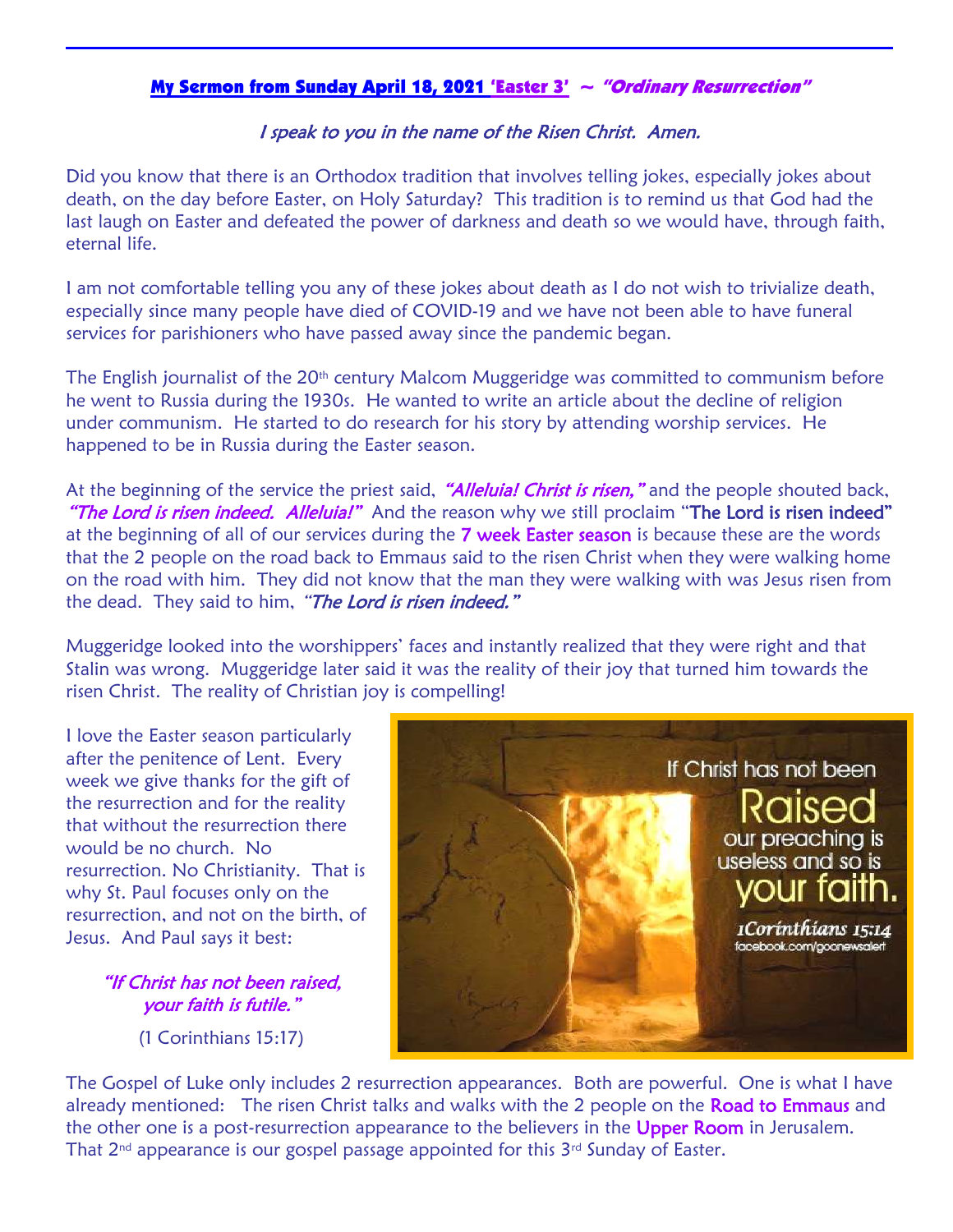Jesus stands among his disciples in the upper room. He begins by saying, "Peace be with you." The believers think he is a ghost and so Jesus shows them his hands and his feet which still have the wounds from being nailed to the cross. Then he invites them to touch him. The disciples have many emotions  $\sim$  joy, fear, disbelief and wonder. Jesus then eats some fish in their presence and continues to speak with them about how he has fulfilled the prophecies of the scripture about the Messiah.

Now, if the risen Christ were suddenly in bodily form in front of me right now, I might expect him to levitate himself or walk on water or heal everyone in the hospital. I would also like to ask him many questions such as:

'What is heaven really like?' Or, 'How did it feel to be resurrected?' Or, 'When will the pandemic end?' Or, 'What is going to happen with climate change?' Or, 'Will there ever be world peace?'

The risen Christ doesn't do any of the above. In fact, in all of the resurrection appearances he does ordinary things, ordinary actions. The risen Christ does not need to be transfigured on top of a mountain or raise people from the dead and feed thousands.

Here are some of the ordinary moments:

- ◆ With Mary Magdalene, the risen Christ is walking in the garden and enjoying the morning air.
- ◆ With the 2 in Emmaus, he stays with them for dinner.
- $\cdot$  With the disciples in the upper room, he touches them and they touch him.
- On the shores of the Sea of Galilee, he cooks breakfast and eats fish.

It is in the ordinary moments of our lives where we discover the risen Christ, and we discover the power of the resurrection to Ĩ



**ORDINARY TIME** If we look closely we will be able to find God in the ordinary of our lives.

## $\overline{a}$ bless us and transform us . . .

I walked to the church with our dog Wally twice last week. The walk takes me 1 hour and 15 minutes. On foot, I am able to observe and enjoy ordinary moments in people's ordinary lives. I

enjoyed watching people sit on a park bench, hang out laundry, rake their front yards, drink a morning cup of coffee outside, wait at a bus stop, pick up garbage before entering the dentist's office where they work, or go through the drive-thru at Tim's. With every step I took, all 9,800 of them, I thanked God for the gift of resurrection life. I celebrated the connection between my feet and the earth, or rather, pavement.